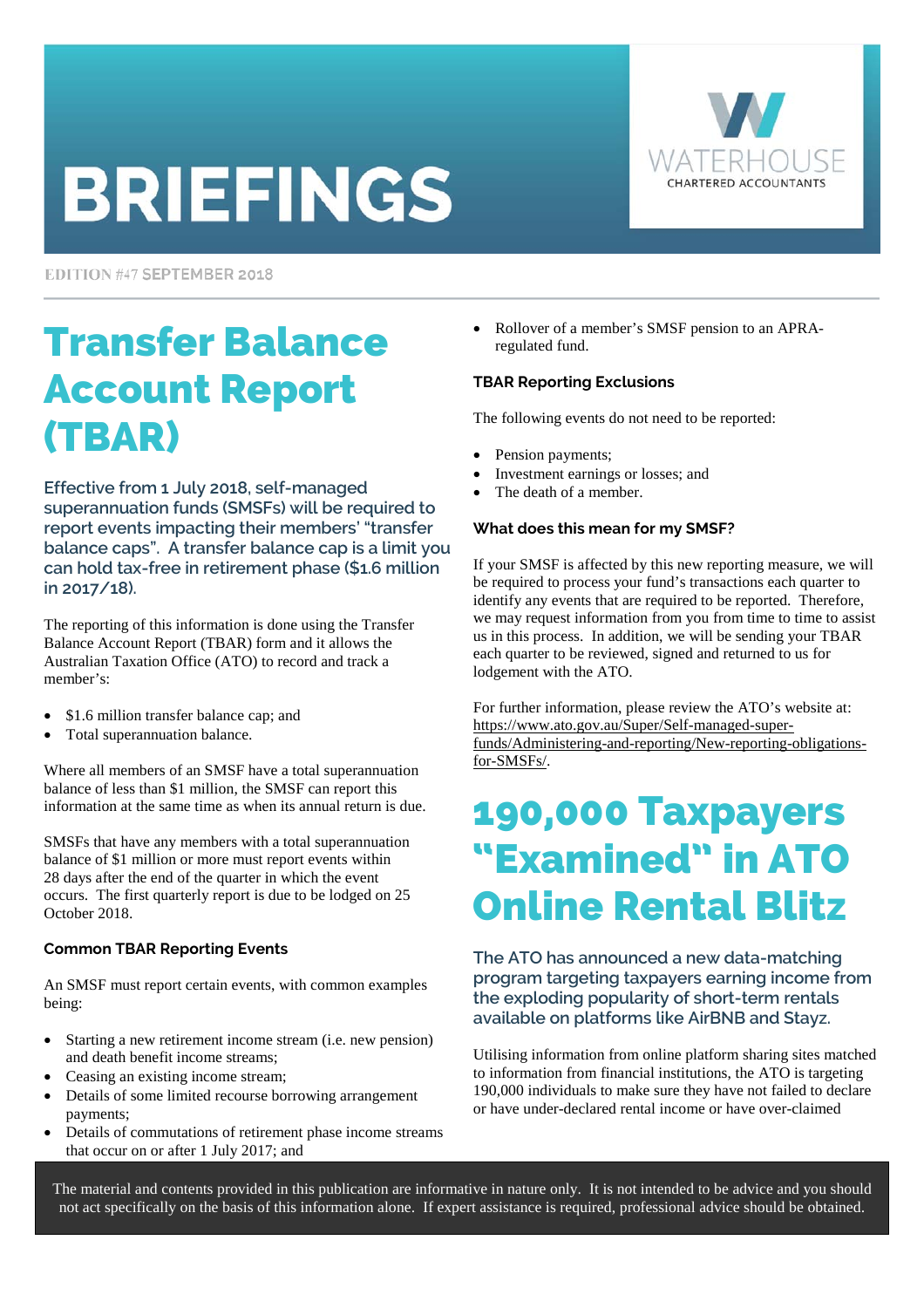

deductions. In effect, whatever data your sharing platform holds on you will need to match what you have declared in your tax return. And yes, the ATO can potentially check what is coming in and out of your bank account.

The ATO states that there is no such thing as a "rental hobby" so even a one-off rental needs to be declared.

But it is not just the income the ATO is concerned about; deductions claimed are also in the spotlight. The ATO is concerned that some landlords are not only over-claiming - for example, claiming deductions for the whole house when only one room is rented out - but claiming deductions when the accommodation is not genuinely available for rent.

The records utilised by the ATO will be used to identify taxpayers not meeting their registration, reporting, lodgement or payment obligations when renting out property on a short-term basis, complementing existing long-term rental information the ATO receives from State and Territory Bond Boards.

If you do offer short-term rental accommodation, there are a few tax "ground rules:

- Keep records (particularly if you are claiming deductions);
- Any income from rentals needs to be declared even if it is a one-off rental;
- If you rent the property for income producing purposes, you can claim a deduction for the costs of earning that income;
- Any deduction claimed needs to be in proportion to the length of time the accommodation was rented, and in proportion to what was rented. That is, if you rent one room, you can only claim deductions for the expenses incurred relating to that portion of the accommodation for the time it was available;
- Deductions are limited to the income earned where the accommodation was provided below market rates, for example to family and friends; and
- This activity might impact on your ability to access the main residence CGT exemption on the sale of the property.

Around 2.1 million individuals reported rental income of \$42 billion in 2016, with the figure rising each year. If you are targeted by the ATO, you should contact us immediately. You have 28 days to respond to an ATO enquiry seeking clarification before any compliance action is taken.

If you are concerned you might be a target, consider tax audit insurance to cover the costs of responding to an ATO investigation, and make sure your paperwork is in place.

The ATO penalty can be as high as 75% of the tax shortfall.

# Last Minute Changes to Company Tax and Franking Rate Passed by Parliament

**Legislation passed by Parliament late last month introduces a new test that will restrict some companies from accessing the lower company tax rate from the 2017/18 financial year.** 

Across a three year period, the company tax and franking rate changed, then the definition of what is a small business entity changed (from a \$2 million to \$10 million turnover) along with how the franking rates apply, and now we have a whole new set of definitions and rates that have come into play. Complicating the change is the issue of timing; the legislation was passed by Parliament after the end of the 2018 financial year and could impact on not only the tax rate that applies for the year ended 30 June 2018, but also the franking rate on dividends paid since 1 July 2017.

For the 2017/18 income year, the lower company tax rate of 27.5% is available to "base rate entities". This means a company that had an aggregated turnover of less than \$25 million and no more than 80% of its assessable income for the year was classified as "base rate passive income" (which includes things like rental income, interest and some dividends).

While the new \$25 million turnover threshold is good news for many companies, the new passive income test will create a problem for others and potentially move them from the reduced rate to the higher general 30% company tax rate. This also has an impact on the maximum franking rate that applies to dividends paid by companies in the 2018 income year onwards.

For the 2018/19 financial year onwards, the turnover threshold has been increased to \$50 million.

The problem with the new passive income test is that it is not just a gross turnover test, but a test that requires an analysis of the components of that turnover. The new test adds another layer of complexity going forward.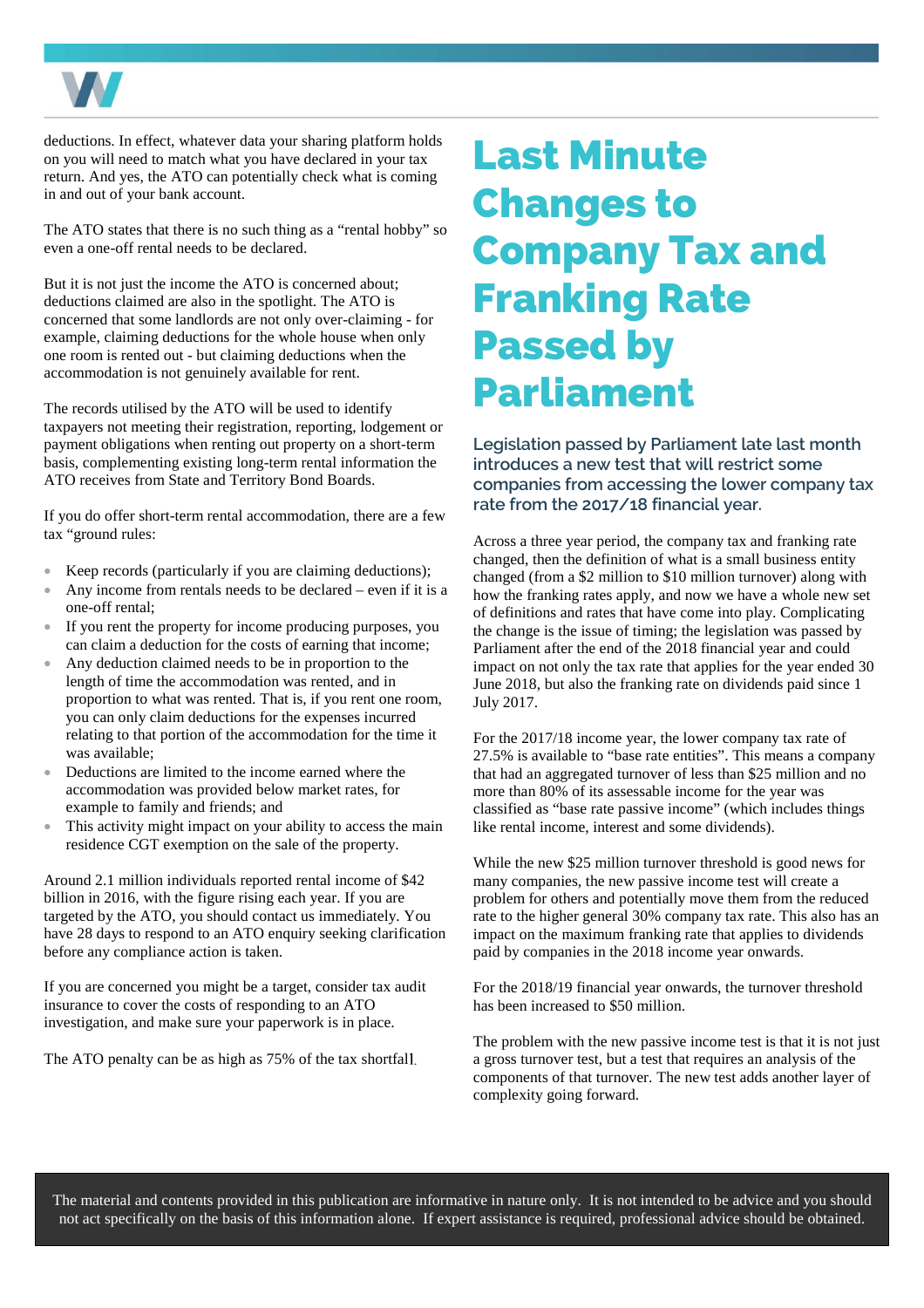

#### What Exactly is "Passive Income"?

As noted above, for the 2018 income year, a company will qualify for the 27.5% tax rate if it is classified as a base rate entity. A company will be a base rate entity for the 2018 financial year if:

- Its aggregated annual turnover in the 2018 income year was less than \$25m; and
- No more than 80% of its assessable income for the year was "base rate passive income".

Base rate passive income includes the following types of income:

- Dividends, except non-portfolio dividends;
- Franking credits on the dividends referred to above;
- Non-share dividends;
- Interest (although there are some exceptions for some companies);
- Royalties;
- Rent:
- Gains on qualifying securities;
- Net capital gains; and
- Income received from a partnership or trust to the extent that it is referrable to base rate entity passive income derived by the partnership or trust.

Where a company receives income from trusts or partnerships, you need to trace through to determine the nature of the income derived by that trust or partnership, and this might need to be done on multiple levels. For example, Trust 1 might distribute income to Trust 2, which then distributes income to a company.

Whether dividends are treated as passive income will depend on the shareholding percentage involved. At a very high level, if the company holds less than 10% of the shares in the company paying the dividends then the dividend should be treated as passive income.

#### **Maximum Franking Rate**

The new rules also make changes to the maximum franking percentage rules. To determine a company's maximum franking rate for a particular income year from the 2018 income year onwards, you need to look at the tax rate that would apply in the current year if the following assumptions are made:

- The company's aggregated turnover in the current year is the same as in the previous year;
- The company's assessable income in the current year is the same as in the previous year; and
- The company's passive income in the current year is the same as in the previous year.

For example, if a company paid a franked dividend in the 2018 income year, its maximum franking percentage will be based on a 27.5% rate if:

- The company's aggregated annual turnover in the 2017 year was less than \$25m; and
- 80% or less of the company's assessable income in the 2017 year was passive income.

If the company did not exist in the previous income year, then the maximum franking rate will be based on a 27.5% rate.

If a company paid a dividend in the 2018 income year and this was initially franked to 30%, but the new rules mean that the maximum franking rate should have been 27.5%, then it will be necessary to inform the shareholders of the correct franking rate and ensure that the company's franking account balance is adjusted accordingly.

*All clear now? The company tax rate changes can be complex. If you are concerned about the impact of the new rules or would like our assistance to manage any dividend issues, please call us.* 

### Got a HELP Debt? The Impending Changes to Speed up your Repayments

**The Government has moved to put an end to "eternal students", who constantly study and never earn an income, and speed up the payment cycle for those with outstanding debt.** 

New lifetime caps on Higher Education Loan Program (HELP) debt will prevent people from constantly going to university without converting that study into a viable career. From 1 January 2019, new loan limits come into force:

- \$150,000 for students undertaking medicine, dentistry and veterinary science courses (as defined in HESA). The new limit is more than the intended FEE-HELP limit of \$130,552 for 2019; and
- $\bullet$  \$104,440 for other students.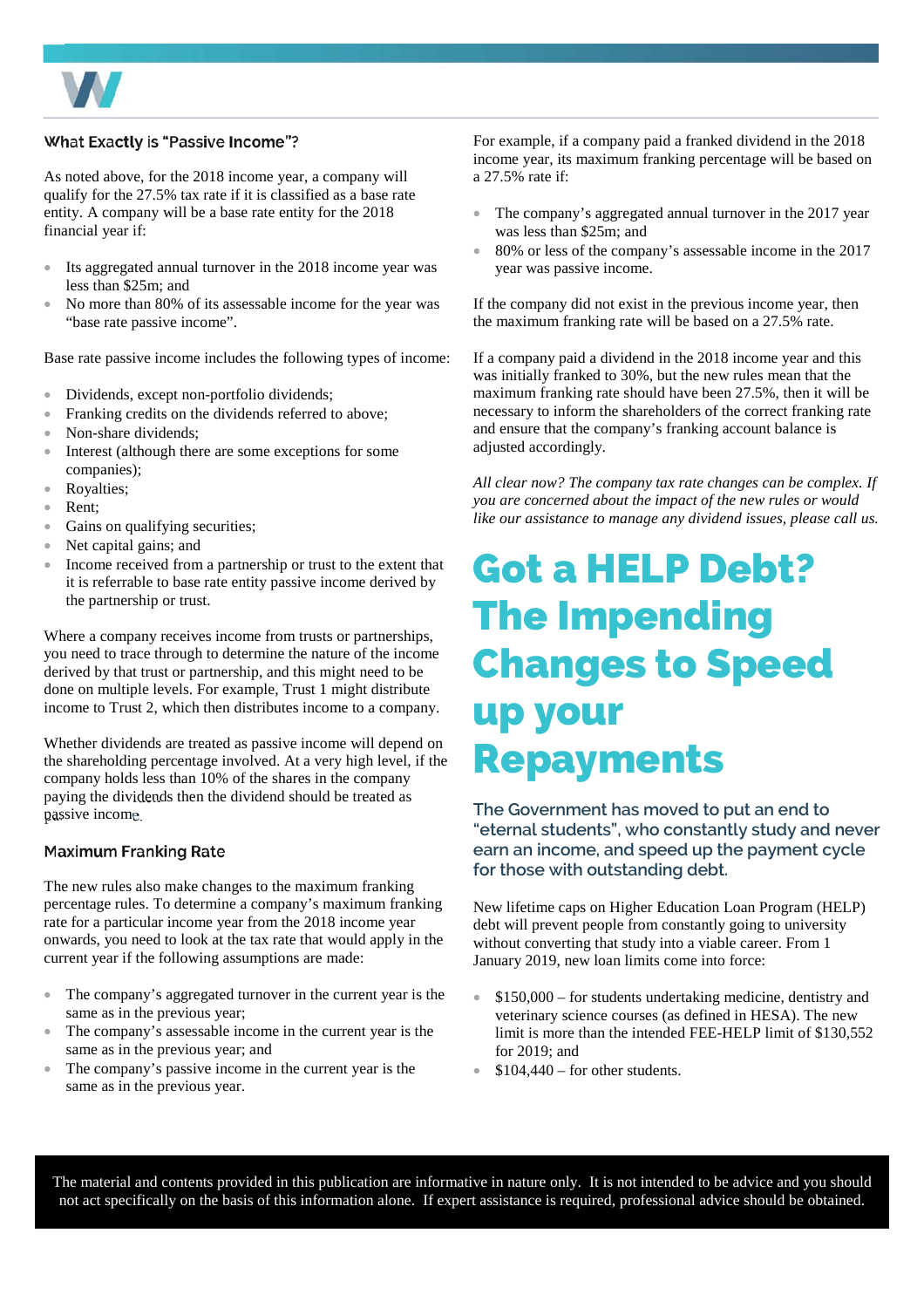

The new lifetime limits only apply to new loans. Existing debt is not taken into account.

New CPI indexed repayment thresholds also come into force. From 1 July 2019, the level of income at which HELP debt is repaid reduces from the current threshold of \$51,957 to \$45,000 plus the maximum repayment rate that applies will increase to force higher income earners to pay back the debt sooner. Those on incomes of \$131,989 plus will need to pay back the debt at a rate of 10% per annum (the current limit is capped at 8% once income reaches \$107,214).

And if you think negatively geared rental properties or other investments can offset the repayment rate you face, think again. "Repayment income" is taxable income plus any net investment losses, reportable fringe benefits, reportable superannuation contributions and exempt foreign employment income (that is, repayment income is global. Any employment income you earn overseas is included in the repayment income definition).

| Minimum "Repayment           | Repayment |
|------------------------------|-----------|
| Income"                      |           |
| Up to and including \$44,999 | $0\%$     |
| \$45,000 - \$51,956          | 1%        |
| \$51,957 - \$55,073          | 2%        |
| \$55,074 - \$58,378          | 2.5%      |
| \$58,379 - \$61,881          | 3%        |
| \$61,882 - \$65,594          | 3.5%      |
| \$65,595 - \$69,529          | 4%        |
| \$69,530 - \$73,701          | 4.5%      |
| \$73,702 - \$78,123          | 5%        |
| \$78,124-\$82,811            | 5.5%      |
| \$82,812 - \$87,779          | 6%        |
| \$87,780 - \$93,046          | 6.5%      |
| \$93,047 - \$98,629          | 7%        |
| \$98,630 - \$104,547         | 7.5%      |
| \$104,548 - \$110,820        | 8%        |
| \$110,821 - \$117,469        | 8.5%      |
| \$117,470 - \$124,517        | 9%        |
| \$124,518 - \$131,988        | 9.5%      |
| $$131,989 +$                 | 10%       |

### New Domestic Violence Leave Entitlements come into Force

**A Fair Work Commission decision created a new entitlement for most Australian employees: unpaid family and domestic violence leave.** 

The Fair Work decision provides five days' unpaid leave per annum to all employees (including casuals) experiencing family and domestic violence. The leave will also be available in the event that an employee needs to do something to deal with the impact of the family and domestic violence such as attend court or access police services.

Applying from the first pay period from 1 August 2018, the entitlement covers all employees except some enterprise and State public sector award employees, and award-free employees. The leave does not accumulate from year to year and does not have to be taken all at once.

Employees taking the leave will need to let their employers know as soon as practicable and advise how long they intend to be off work. It is important that employers that have an employee facing domestic violence manage the issue sensitively and confidentially.

Employers can request evidence of the need for family and domestic violence leave such as documents issued by the police service, documents issued by a court, family violence support service documents, or a statutory declaration.

See the Fair Work Ombudsman's website for more information in relation to [family and domestic violence leave.](https://www.fairwork.gov.au/leave/family-and-domestic-violence-leave)